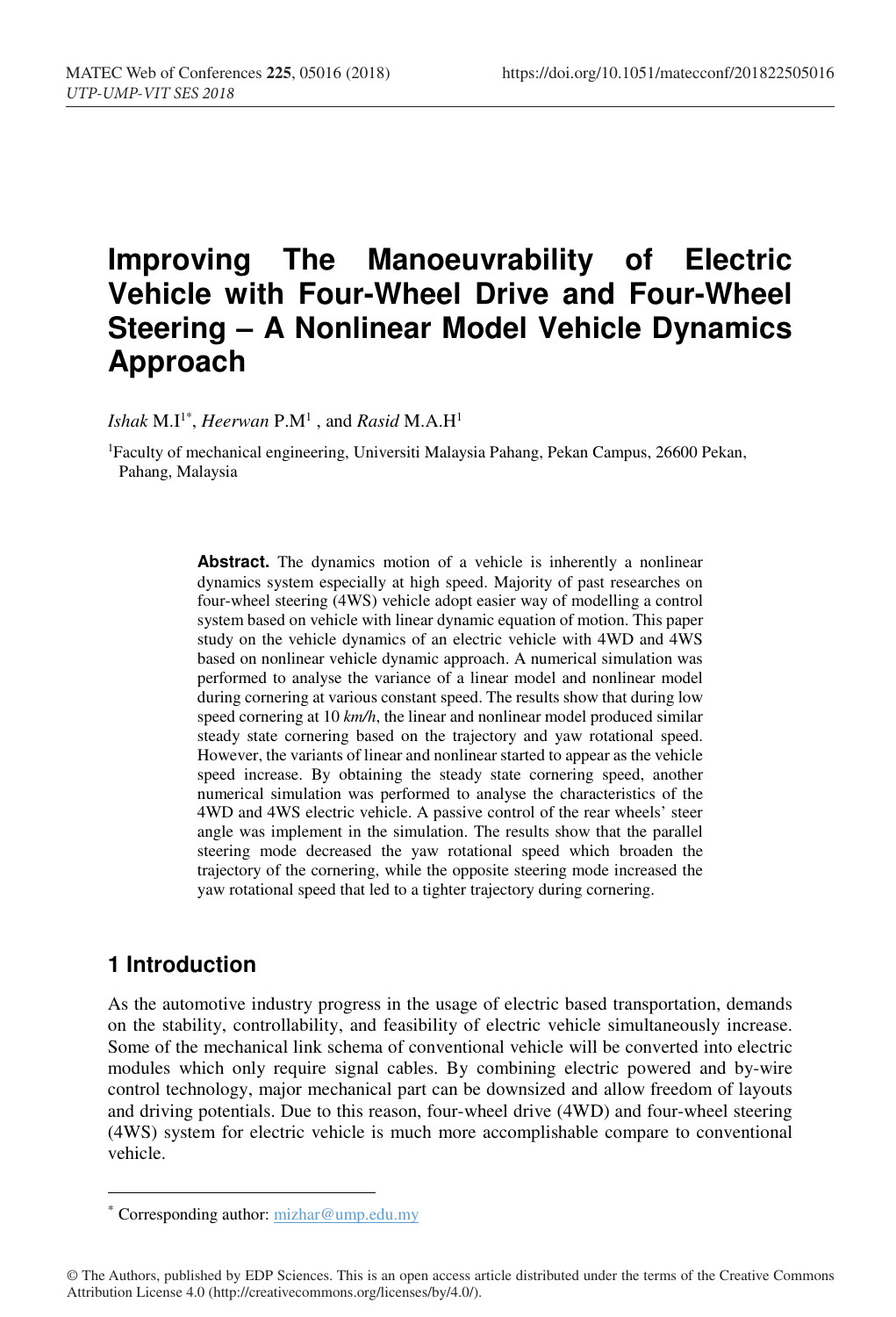The dynamics motion of a vehicle is inherently a nonlinear system especially at high speed. It is highly potential that a front wheel steering (FWS) vehicle neutral steer at low speed and oversteer or understeer at high speed. A 4WS vehicle with stability control technology makes it possible for a commercial vehicle to steer even at high speed. However, much of past researches on four-wheel steering (4WS) vehicle adopt easier way of modelling a control system based on vehicle with linear dynamic equation of motion [1-5]. During low speed, the 4WS control system can be considered acceptable. However, when assuming a 4WS vehicle as a linear system at high speed, other parameters that could influence the dynamic motion of the vehicle were neglected and thus producing a control model that is unsuitable to the real vehicle.

 In this paper, a study on the vehicle dynamics of an electric vehicle with 4WD and 4WS based on nonlinear model was done. Firstly, a numerical simulation was performed to analyse the variance of a linear model and nonlinear model of an electric vehicle with four-wheel drive and four wheel steering during cornering at various constant speed and at a constant front wheel steer angle. Variants of linear and nonlinear started to appear as the vehicle speed increase.

By obtaining the steady state cornering speed, another numerical simulation was performed to analyse the characteristics of the 4WD and 4WS electric vehicle during cornering at constant speed and at a constant front wheel steer angle. A passive control of the rear wheels' steer angle was implement in the simulation.

### **2 Main Symbols**

*b*: width of tire interacted surface = 0.1 m,  $d_F$ : front tread = 0.84 m,  $d_R$ : rear tread = 0.815 m, *I*: yaw inertia moment at gravity point of vehicle =  $1470 \text{ kgm}^2$ ,  $K_x$ ,  $K_y$ : tire stiffness =  $3.33 \times 10^6$  N/m<sup>3</sup>,  $k_F$ ,  $k_R$ : front and rear tire cornering stiffness, *l*: length of tire interacted surface =  $0.15$  m,  $l_F$ : length from front axle to gravity point of vehicle =  $0.64$  m,  $l_R$ : length from rear axle to gravity point of vehicle =  $0.64$  m, *m*: mass of the vehicle =  $421.61$  kg, *u*: longitude velocity, *v*: lateral velocity,  $X_{FR}X_{FL}X_{RR}X_{RL}$ ; friction force for each tire, *YFR,YFL,YRR,YRL*,: lateral force for each tire, *Wz*: wheels load subject to load transfer, *β*: side slip angle of nonlinear model, *β\**: side slip angle of linear model, *βFR, βFL, βRR, βRL:* tire side slip angle,  $\mu$ : friction coefficient,  $\theta_F$ ,  $\theta_R$ ; front and rear wheels steer angle, *γ*: yaw rotational speed of vehicle body, *γ\**: yaw rotational speed of linear model, *ρ*: slip ratio, *ω* : tire rotational speed.

### **3 Vehicle Model**

#### **3.1 Vehicle model**

The specifications of the Toyota COMS EV (Figure 1) is used as a test model in the simulation. Although the vehicle is a 2WD in-wheel EV and has only mechanical front-wheel steering, it is configured in simulations with a four-wheel drive and four-wheel steering system. The weight of the rear wheel in-wheel motor was calculated and added to the front of the vehicle.

#### **3.2 Linear Dynamic Equation of Motion**

Commonly, we considered that there is no difference in the characteristics of the left and right tires due to linearity. Therefore, a two-wheel model is derived from the equations. If the side-slip angle is small, it is assumed that the direction perpendicular to the traveling direction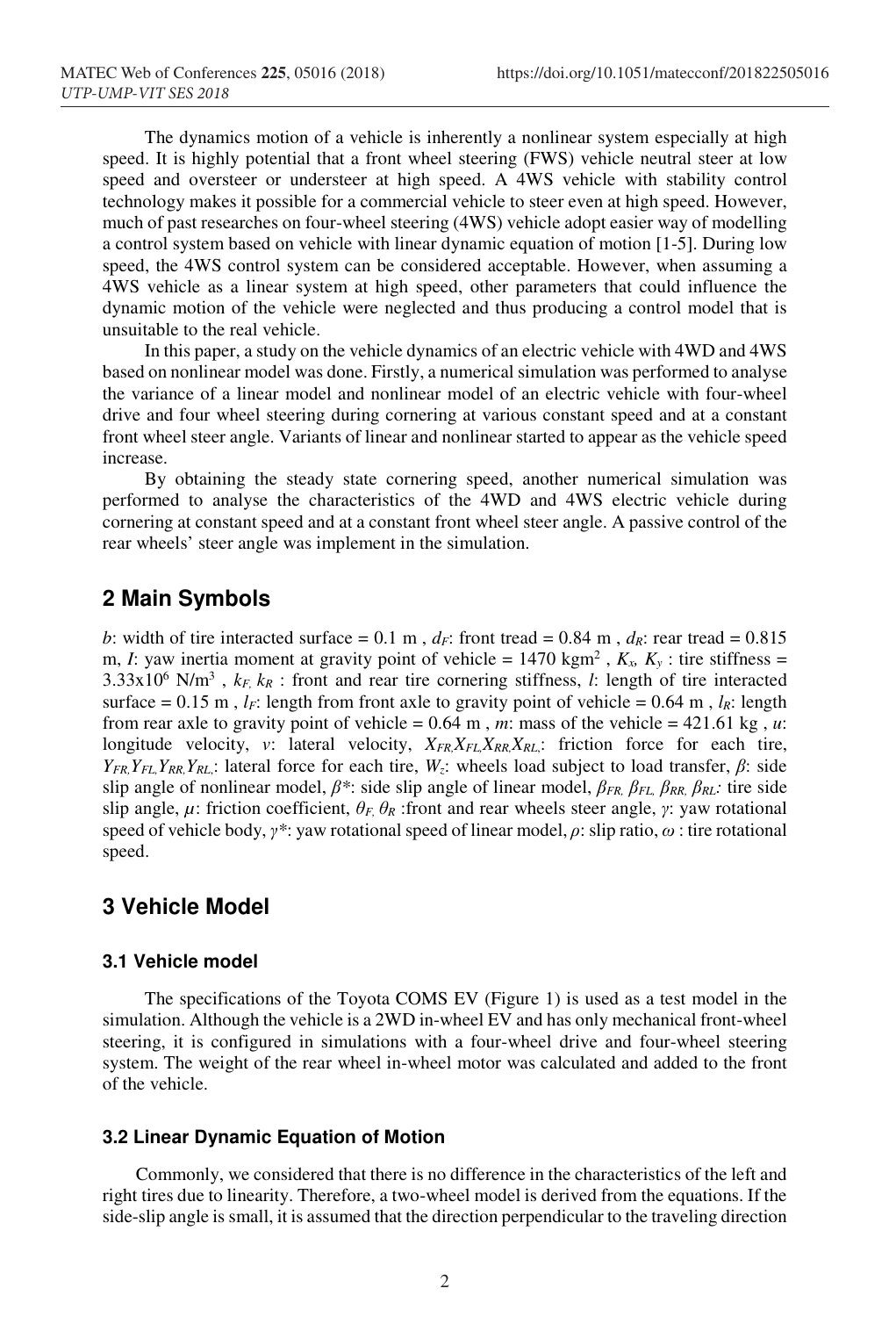of the vehicle almost coincides with the lateral direction *y*. Therefore, no coupling exists between the yaw rotational speed and the vehicle's translational velocity which makes the linear dynamic equation of motion [6].





**Fig.1** Toyota COMS EV **Fig.2** Force vector for four wheel steering vehicle

$$
mV\left(\frac{d\beta^*}{dt} + \gamma^*\right) = 2Y_f + 2Y_r + G_s\tag{1}
$$

$$
I\frac{d\gamma^*}{dt} = (2l_f Y_f - 2l_r Y_r - l_s G_s) \cos \beta^*
$$
 (2)

The linear lateral force for a four-wheel steering is defined by;

$$
Y_f = -K_f \beta_f = -K_f \left( \beta^* + \frac{l_f}{\nu} \gamma^* - \theta_f \right) \tag{3}
$$

$$
Y_r = -K_r \beta_r = -K_r \left( \beta^* - \frac{l_r}{v} \gamma^* - \theta_r \right)
$$
\n<sup>(4)</sup>

Here, the cornering power of the front and rear wheels, *KF* and *KR,* are obtained from the tangent at the origin for the plot of side-slip angle verses cornering force in the nonlinear vehicle model

#### **3.3 Nonlinear dynamic equation of motion**

#### 3.3.1 Vehicle dynamics

Figure 2 depicts the force vector used to construct the dynamic equations of motion for the vehicle and for the yaw rotational speed based on four-wheel drive and four-wheel steering. In the nonlinear model, there are no assumptions made that necessitates us to calculate the dynamic equations for longitude and latitude velocities, including the coupling of the yaw rotation speed with the velocities.

$$
m\left(\frac{du}{dt} - v\gamma\right) = \left(X_{FR} + X_{FL}\right)\cos\theta_F + \left(X_{RR} + X_{RL}\right)\cos\theta_R - \left(Y_{FR} + Y_{FL}\right)\sin\theta_F
$$
  
 
$$
- \left(Y_{RR} + Y_{RL}\right)\sin\theta_R \tag{5}
$$

$$
m\left(\frac{dv}{dt} + u\gamma\right) = \left(X_{FR} + X_{FL}\right)\sin\theta_F + \left(X_{RR} + X_{RL}\right)\sin\theta_R + \left(Y_{FR} + Y_{FL}\right)\cos\theta_F + \left(Y_{RR} + Y_{RL}\right)\cos\theta_R + G\tag{6}
$$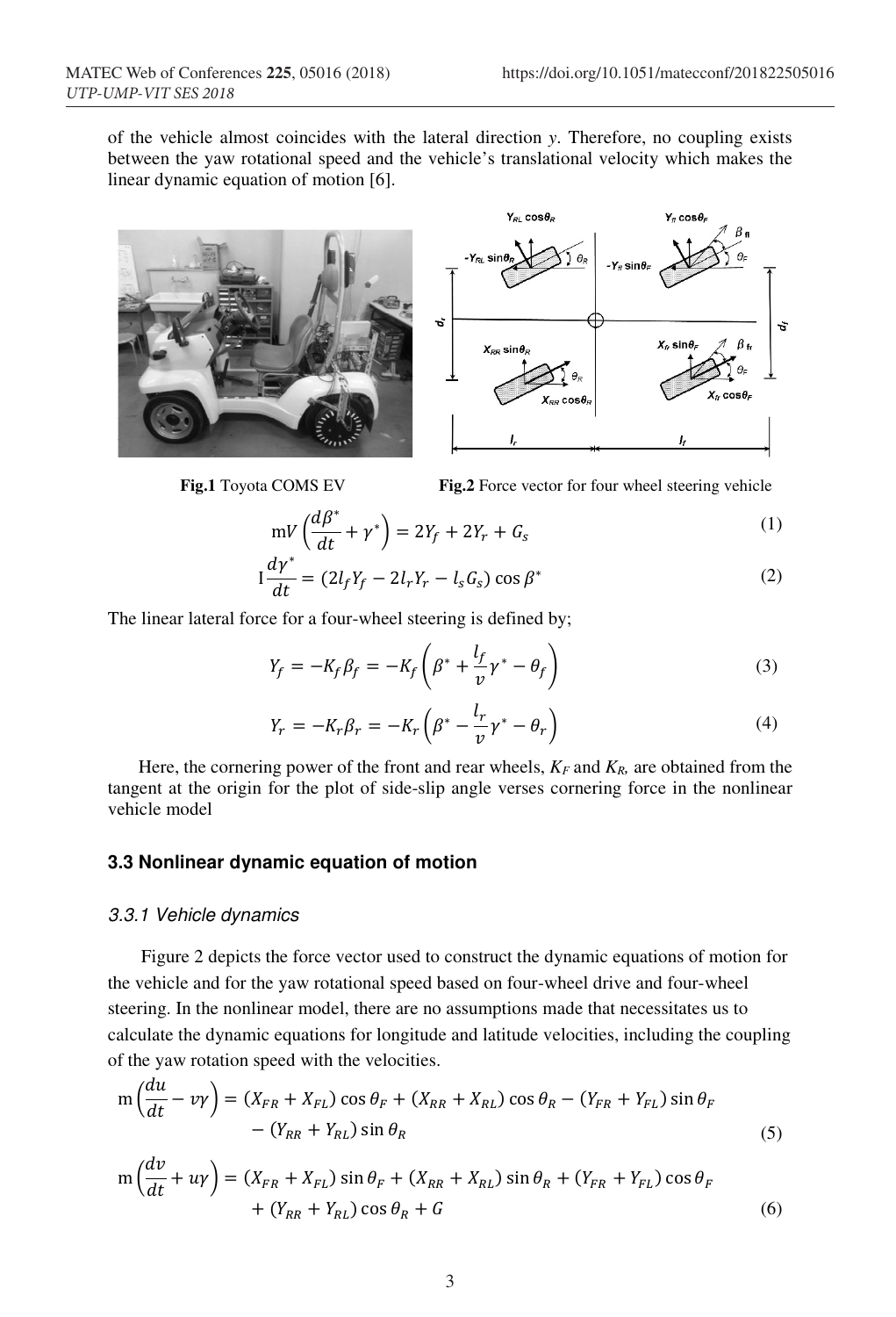$$
I\frac{d\gamma}{dt} = l_F[(X_{FR} + X_{FL})\sin\theta_F + (Y_{FR} + Y_{FL})\cos\theta_F]
$$
  
+  $l_R[(X_{RR} + X_{RL})\sin\theta_R + (Y_{RR} + Y_{RL})\cos\theta_R]$   
+  $\frac{d_F}{2}[(X_{FR} + X_{FL})\cos\theta_F + (Y_{FR} + Y_{FL})\sin\theta_F]$   
+  $\frac{d_R}{2}[(X_{RR} + X_{RL})\cos\theta_R + (Y_{RR} + Y_{RL})\sin\theta_R] + l_dG_d$  (7)

#### 3.3.2 Tire characteristics

In the simulation, the wheels are modelled based on a brush tire model. Thus, in constructing the equations for friction and lateral forces, the slip ratio, tire side-slip angle, and weight distribution is taken into consideration. The model's deformation of the tire tread rubber is also used to derive as the following equations,

When  $\xi_{\rho} \geq 0$ ,

$$
X = -K_{\rho}\rho\xi_{p}^{2} - 6\mu W_{z}\frac{\rho}{\lambda}\left(\frac{1}{6} - \frac{1}{2}\xi_{p}^{2} + \frac{1}{3}\xi_{p}^{3}\right)
$$
  

$$
Y = -K_{\beta}(1+\rho)\tan\beta\xi_{p}^{2} - 6\mu W_{z}\left(\frac{K_{\beta}\tan\beta(1+\rho)}{K_{\rho}\lambda}\right)\left(\frac{1}{6} - \frac{1}{2}\xi_{p}^{2} + \frac{1}{3}\xi_{p}^{3}\right)
$$
(8)

else,

$$
X = -\mu W_z \frac{\rho}{\lambda}
$$
  

$$
Y = -\mu W_z \left( \frac{K_\beta \tan \beta (1 + \rho)}{K_\rho \lambda} \right)
$$
 (9)

Where,

$$
\xi_p = 1 - \frac{K_\rho \lambda}{3\mu W_z (1 - \rho)}, \qquad \lambda = \sqrt{\rho^2 + \left(\frac{K_\beta}{K_\rho}\right)^2 \tan^2 \beta}, \qquad K_\rho = \frac{bl_r^2}{2} K_x, \quad K_\beta = \frac{bl_r^2}{2} K_y
$$

The equation for side-slip angle for four wheel steering tire is given as follows;

$$
\beta_{FR} = \tan^{-1} \left( \frac{v + l_F \gamma}{u + d_F \gamma/2} \right) - \theta_F
$$
  
\n
$$
\beta_{FL} = \tan^{-1} \left( \frac{v + l_F \gamma}{u - d_F \gamma/2} \right) - \theta_F
$$
  
\n
$$
\beta_{RR} = \tan^{-1} \left( \frac{v - l_R \gamma}{u + d_R \gamma/2} \right) - \theta_R
$$
  
\n
$$
\beta_{RL} = \tan^{-1} \left( \frac{v - l_R \gamma}{u - d_R \gamma/2} \right) - \theta_R
$$
\n(10)

The slip ratio  $\rho$  can be represented in terms of the traction between the road and the tire surface, which is defined as;

$$
\rho = \frac{r\omega - u}{r\omega} \tag{11}
$$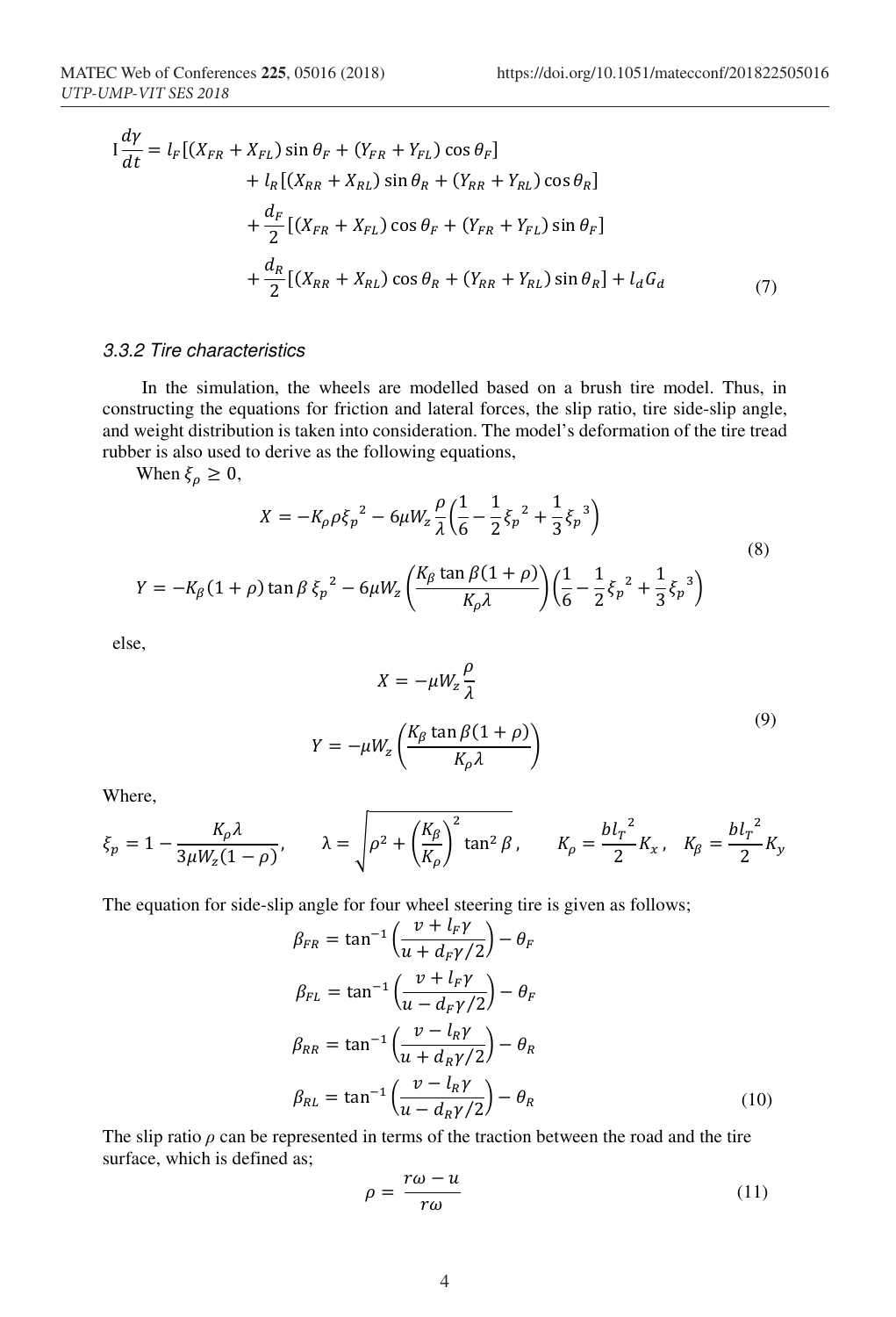Then the coefficient of friction  $\mu$  can be approximated by the following equation;

$$
\mu = -1.10k \times (e^{35\rho} - e^{0.35\rho}) \tag{12}
$$

where the road coefficient k is set to 0.8 for normal dry asphalt road.

## **4 Simulation Procedures**

The first stage of the simulation is to compare the vehicle motion with nonlinear and linear dynamic equation of motion of the modelled electric vehicle. The vehicle speed *V* is set to gradual increase at start until it reached to constant speed at 10 km/h with the front wheels' steer angle  $\theta_F = 5^\circ$  that initiated at time period of t = 10s. The time frame is set to t = 40s. This procedure is repeated for vehicle speed  $V = 20,30,40$  and 50 km/h, respectively.

The second stage of the simulation is to determine the characteristics of the four-wheel steering during steady state cornering. The parameters are the same as the first stage is term of the vehicle velocity  $V = 10$  km/h and the front wheels' steer angle. In addition, the rear wheels' steer angle  $\theta_R = \theta_F = 5^\circ$  that initiated at time period of  $t = 10$ s for the parallel steering mode. Then, this procedure is repeated for the rear wheels' steer angle  $\theta_R = -\theta_F = -5^\circ$  for opposite steering mode.



#### **5 Result and Discussion**

**Fig.3** Simulation trajectory of the modelled electric vehicle with nonlinear and linear dynamic equation of motion during cornering at various speeds.

Figure 3 shows the trajectory of the simulated electric vehicle during cornering at various speed of  $V = 10,20,30,40$  and 50 km/h at constant front wheels' steer angle of  $\theta_F = 5^\circ$ . The solid lines and dash lines represent vehicle model with nonlinear and linear dynamic equation of motion, respectively. When the vehicle speed is at 10 km/h, the trajectory of the vehicle for nonlinear and linear are almost similar. However, the variant for both models can be clearly observed as the speed increased and all shows an oversteer characteristic based on the decreasing turning radius in the trajectory. In the case of linear model, a uniform pattern where the spiral of the cornering trajectory becomes smaller with vehicle speed. In the case of nonlinear model, the spiral can only be observed at vehicle speed 20km/h. This is because during velocity 30 km/h to 50 km/h, the simulation stopped at a certain period of time when it detects that the longitudinal speed  $u$  has reached 0km/h. Even though the vehicle speed is constant, the longitudinal speed *u* can decrease while the lateral speed *v* increase.

Figure 4 shows the yaw rotational speed of the simulated electric vehicle during cornering. When the vehicle speed is at 10 km/h, both nonlinear and linear model show a constant value at 0.244 *rad/s* that demonstrate a steady state cornering. However, the yaw rotational speed increase to an infinite value for the constant vehicle velocity 20 km/h, 30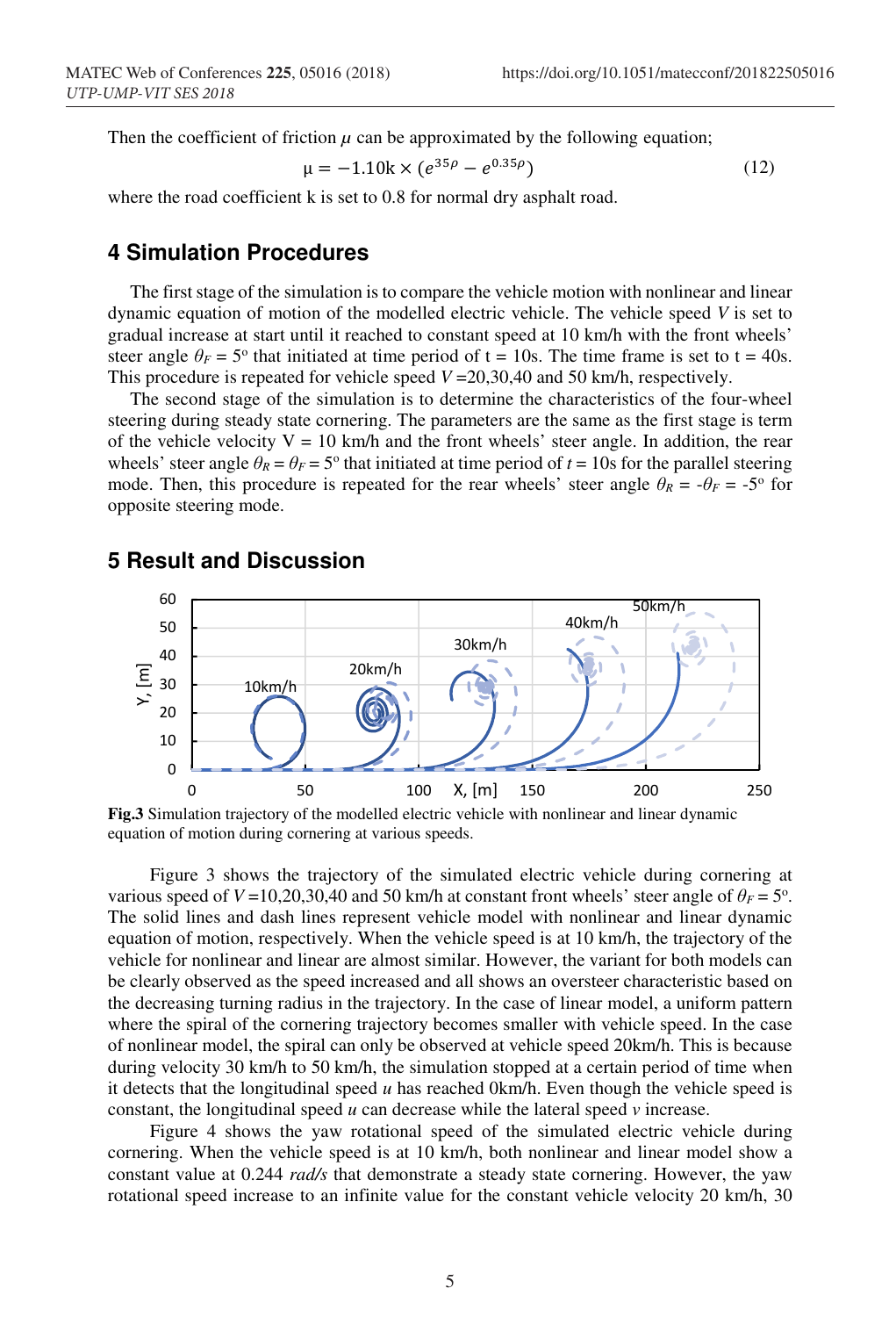km/h 40 km/h and 50 km/h. This result further prove that the vehicle indicated an oversteer characteristic.



**Fig.4** (*left side*) Yaw rotational speed of the modelled electric vehicle with linear dynamic equation of motion during cornering at various speeds. (*right side*) Yaw rotational speed of the modelled electric vehicle with nonlinear dynamic equation of motion during cornering at various speeds.



**Fig.5** Simulation trajectory of the modelled electric vehicle during steady state cornering for 2WS, opposite steering mode and parallel steering mode.



**Fig.6** Yaw rotational speed of the modelled electric vehicle during steady state cornering for 2WS, opposite steering mode and parallel steering mode.

 Based on the first stage of the simulation, cornering with four-wheel steering was simulated at 10 km/h. Figure 5 shows the trajectory of the modelled electric vehicle during steady state cornering for 2WS, opposite steering mode and parallel steering mode. The trajectory of the opposite steering mode appears to have a smaller turning radius than the 2WS while the trajectory of the parallel steering mode demonstrates a less cornering effect and nearly having a translation motion only. In order to explain these occurrences, we can observe the yaw rotational speed of the simulated vehicle in Figure 6. When the rear wheels' steer angle is in the opposite direction to the front wheels, the yaw rotational speed will